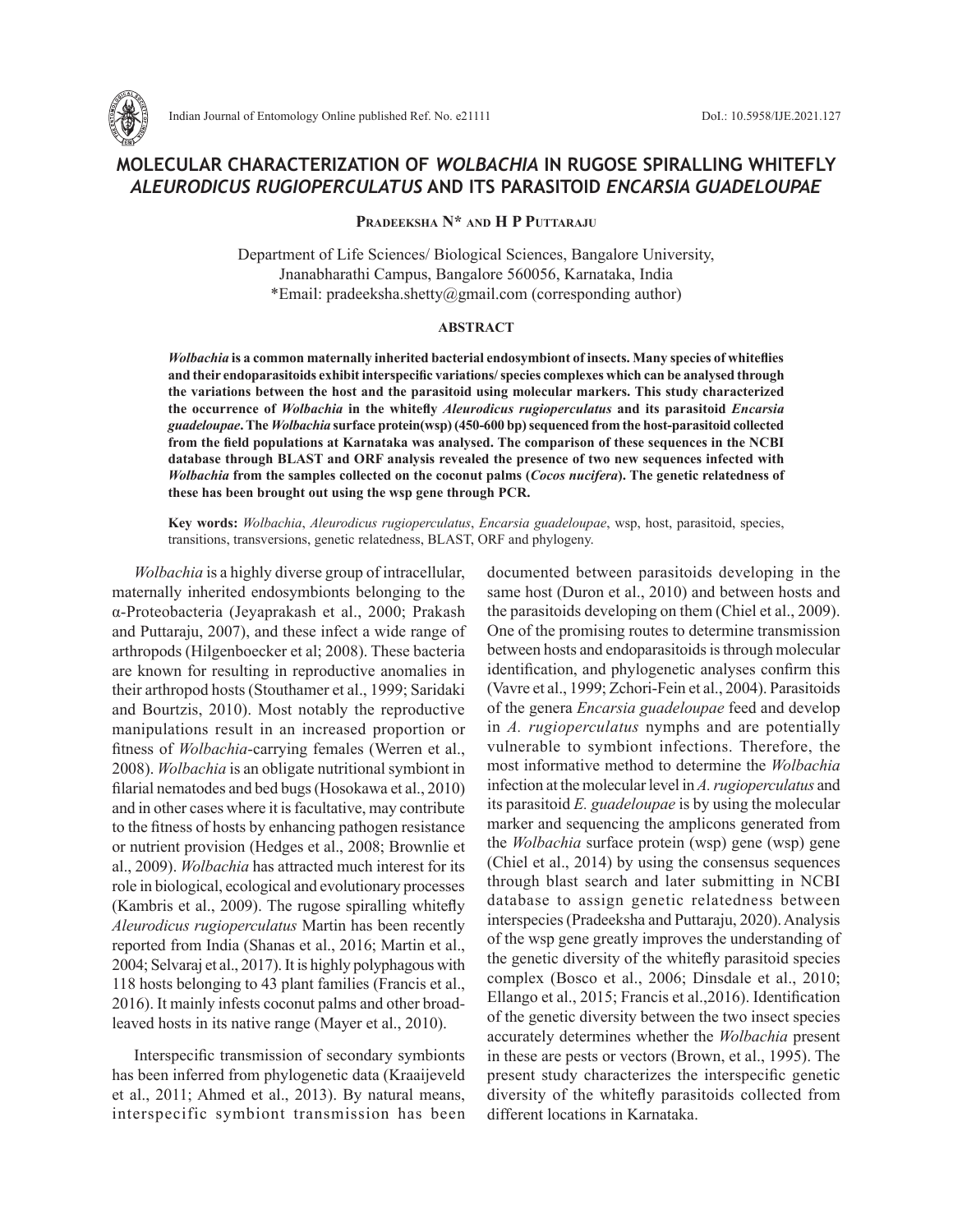### **MATERIALS AND METHODS**

*Aleurodicus rugioperculatus* nymphs were randomly collected from plantations crops at the Krishi Vigyan Kendra, Mangalore, Dakshina Kannada (12.86'N, 74.86'E). Collected specimens were brought to the laboratory and placd in closed petri dishes for the adult emergence of whiteflies or parasitoids. From these 50 from each were preserved in 100% ethanol, and stored at -80°C prior to DNA extraction. DNA extraction and PCR analysis were carried out at the ICAR-National Bureau of Agriculturally Important Insect Resources (NBAIR), Bangalore. Extraction of DNA was carried out from the somatic tissues of the thorax and upper abdominal region of the single specimen of *A. rugioperculatus* and *E. guadeloupae* which is rich in mitochondria. The extraction process was performed using DNAase Qiagen kit method (catalogue no: 69504) based on the manufacturer's protocol. The quality of the extracted DNA was checked using the spectrophotometer. Thus, the crude DNA extracted was stored at  $-20^{\circ}$ C until it is subjected to PCR amplification. PCR amplification for the gene of interest was carried out using the standard protocol which involves the cocktail of reactions, using forward primer wsp-81F (5'TGG TCC AAT AAG TGA TGA AGA AAC) and the reverse primer wsp-691R (5'AAA AAT TAA ACG CTA CTC CA 3') (Puttaraju and Prakash, 2005). The reaction was carried out in flat topped PCR tubes of 200ul volume manufactured by Tarsons, Kolkata, India. The PCR reaction involves the cocktail of mixtures where the final volume is made up to 50  $\mu$ l consisting of thermoscientific  $\mathbb{D}$  5  $\mu$ l of Taq buffer, 1µl of thermoscientific 10 mM dNTP mix, 1 µl of forward primer and reverse primer manufactured by Bioserves, Hyderabad, India, 1 µl of Thermoscientific Taq DNA Pol  $(1U/\mu I)$ , 5 $\mu L$  DNA  $(50ng/\mu I)$  and 36  $\mu I$  of Himedia molecular grade water, with the thermo-cycling profile consisting of initial denaturation at 94<sup>o</sup>C for 5 min, followed by 36 cycles with denaturation at  $94^{\circ}$ C for 1 min, annealing at  $55^{\circ}$ C for 1 min and extension at  $72^{\circ}$ C for 10 min. PCR reaction was performed using C1000TM thermocycler. Later, the quality of the amplicons was checked on 1.5% agarose gel electrophoresis (Sambrook and Russell, 2001). Followed by staining of the gel with 0.5  $\mu$ g/ ml ethidium bromide prior to casting. Gel documentation was done by using UV transilluminator documentation system. Later, the sequencing of the amplified products was done by availing sequencing facility from Chromous Biotech, Bangalore.

*Wolbachia* infection was detected by PCR amplification of wsp fragments and the specificity of the amplicons was further verified by sequencing of the samples from single specimen of *A. rugioperculatus*, and its endoparasitoid *E*. *guadeloupae*. For this purpose, attempts were made to amplify the wsp gene through PCR and to sequence the amplified double stranded DNA directly using an automated fluorescent DNA sequencer. Bidirectional sequences of the amplified products of the *A. rugioperculatus* and its parasitoid *E. guadeloupae* were generated and analyzed for quality by using Bioedit 7.0.2 software, whereas similarities and ambiguities like insertions, deletions, stop codons, and frameshifts in these sequences were analyzed using proofreading tools like NCBI BLAST and ORF finder search tools (Altschul et al., 1990). Later, the respective accession numbers were generated by submitting the sequences to the GenBank database.

The pairwise and multiple sequence alignment of 11 sequences were performed, 9 sequences which were already present in NCBI database was downloaded and the remaining 2 new sequences were used for the analysis using the parameters like neighbour-joining, bootstrap method and Kimura-2 from MEGA X (Tamura et al.*.,* 2011). Prior to the analysis, the sequences were aligned using CLUSTAL W software. Later, the tree was constructed based on a heuristic search approach using the above parameters. Accordingly, the branch lengths of the tree were calculated, by analysis of the base substitutions per site among all sequences, along with codon positions including  $1<sup>st</sup>$ ,  $2<sup>nd</sup>$ ,  $3<sup>rd</sup>$  and non-coding regions, followed by the elimination of the codons with gaps and missing data from the total dataset. The total nucleotide content (A, T, G, C, AT, and GC) of all sequences was calculated using a computer program introduced in the bioinformatics lab at NBAIR. Residual position and pairwise distances were estimated using the Clustal W alignment matrix tool of MEGA X software with default settings of gap parameters, including gap opening penalty 15, a gap-extension 6.66 in pairwise and 6.66 in multiple alignments, transition weight of 0.50, sequence divergences were calculated. An NJ tree of distances was generated to provide a graphical representation of species divergences or closely relatedness to elucidate interspecies genetic relatedness through phylogenetic tree (Saitou and Nei*,*1987).

#### **RESULTS AND DISCUSSION**

With morphological and molecular identification (Martin, 1987; Dubey and David, 2012; Heraty et al., 2008; Hoddle et al., 1998), DNA extraction and PCR analysis, the whitefly species and its parasitoid were identified. Amplified products from the PCR analysis of the whitefly-parasitoid samples were detected and checked for low quality bases at the ends on the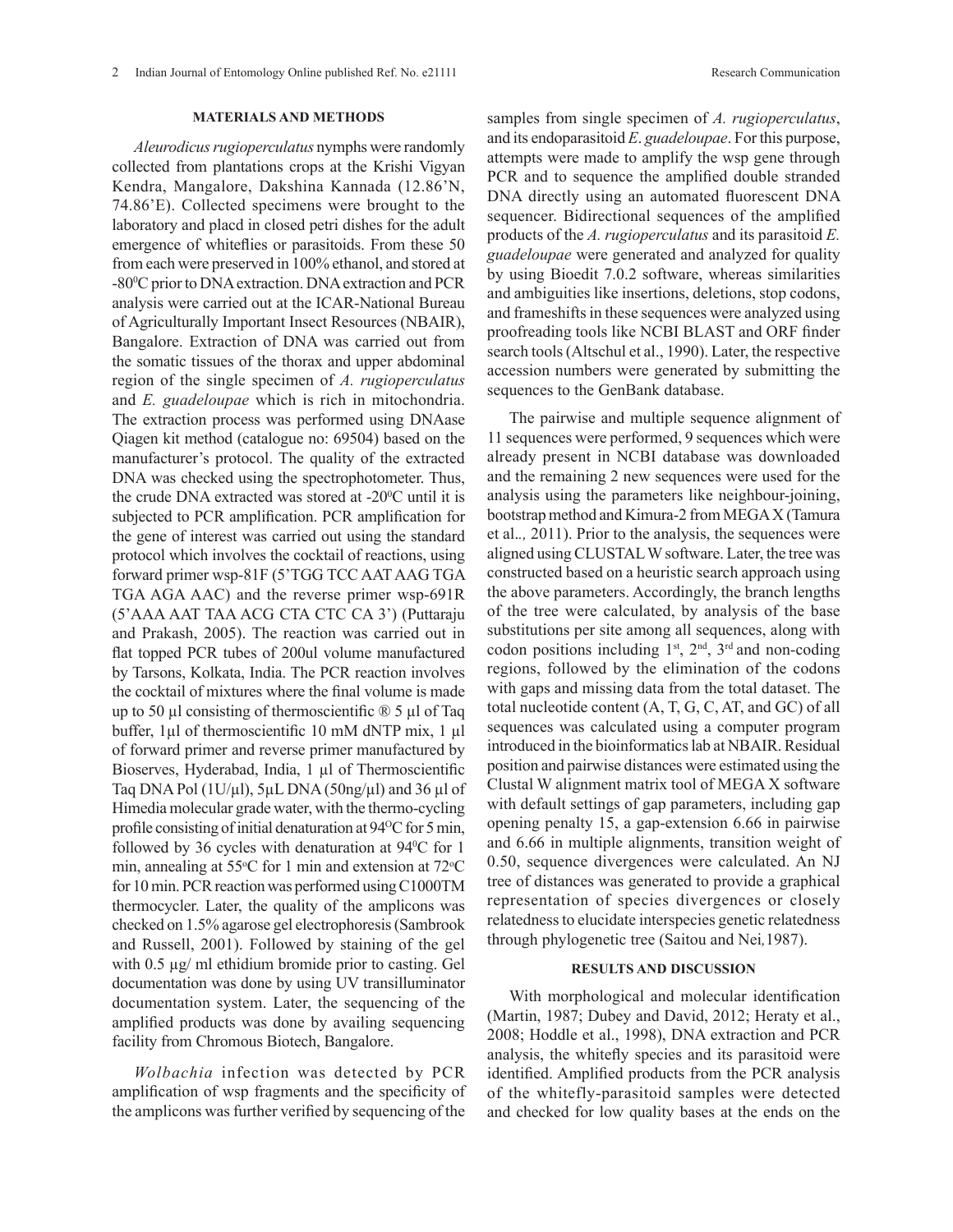agarose gel through UV transilluminator (Whitworth et al., 2007; Wilson, 1989), and gene of interest in the range of 450-600 bp were classified as wsp amplicons (Fig. 1). The results revealed that whitefly-parasitoid species belong to *A. rugioperculatus* Mad (548bp) and *E. guadeloupae* (538bp). These were compared to the homologous sequences available in GenBank through BLAST search tool. Of all the 11 sequences used in the study, 9 were found to be similar with GenBank data (80- 100%); and remaining 2 sequences were observed to recorded for the first time at Karnataka in India on the coconut palms. Distribution of the whiteflyparasitoid complex revealed its distribution in Karnataka (Guruprasad et al., 2015; Fig. 2; Genbank accession numbers- RSW-K, MK550508; Eq-K- MK543951). These were used for phylogeny construction using MEGA software. The 11 sequences of 5 species get classified into two major clades from the node which consists of inter species belonging to different order and family which was analyzed using 1000 bootstrap values during the phylogeny test (Felsenstein,1985). The overall transition/ transversion bias is  $R = 0.25$  and the transition/ transversion rate ratios are  $k1 = 0.08$  (purines) and  $k2 = 0.901$  (pyrimidines). There was a total of 621 positions in the final dataset, where transitions are more than transversions and there were two clusters (Fig. 3). The first cluster consisted of two subclades representing closely related whitefly species like *A. rugioperculatus,*  parasitoid*- Encarsia guadueloupae* and *Bemisia tabaci*  which originated from the similar ancestors along with another subclade consisting of *Encarsia* sp w *En* sp.1*, Encarsia* sp w En 1*, Wolbachia* sp w Ebim-2*, Encarsia*  sp. w En\_sp 2, *Wolbachia* sp. wE1*, Encarsia bimaculata*  wEbim 1*, Eretmocerus* sp w Esp. 2 and *Eretmocerus mundus* wE mun 1. The second main cluster consisted of the characters from their ancestors which are closely related to the first clade, but shared a close relationship with the species of the first subclade. The present results reveal that the genetic relatedness of the whitefly -parasitoid species studied are more towards the south and eastern parts of India, particularly in coastal regions.

## **ACKNOWLEGDEMENTS**

The authors thank the Director, ICAR-NBAIR, Bangalore, for providing facilities; Dr S K Jalali, Former Head, Division of Genomic Resources, ICAR-NBAIR, Bangalore for providing an opportunity to work in the Molecular Entomology Lab at Yelahanka campus; Drs A Kandan and K. Selvaraj for identification of whiteflies; Dr U Amala and Mr K T Shivakumara, ICAR-DMAPR for guidance.



Fig. 1: PCR amplification of the whitefly species *A. rugioperculatus*  and its endoparasitoid *E. guadeloupae* Lane 1: Molecular weight marker (lkb); Lane 2: *E. guadeloupae*;

Lane 3: *A. rugioperculatus*; Lane 4: Negative control



Fig. 2. (a) *A. rugioperculatus* nymphal instar; (b) *E. guadeloupae* parasitized nymphal instars



Fig. 3. Phylogenetic tree- neighbour joining method whitefly-parasitoid (wsp gene)

#### **REFERENCES**

- Ahmed M Z, De Barro P J, Ren S X, Greeff J M, Qiu B L. 2013. Evidence for horizontal transmission of secondary endosymbionts in the *Bemisia tabaci* cryptic species complex. Plos One 8(1): e53084.
- Altschul S F, Gish W, Miller W, Myers E W, Lipman D J. 1990. Basic local alignment search tool. Journal of Molecular Biology 215: 403-410.
- Bosco D, Loria A, Sartor C, Cenis J L. 2006. PCR-RFLP Identification of *Bemisia tabaci* Biotypes in the Mediterranean Basin. Phytoparasitica 34(3): 243-251.
- Brown J K, Frohlich D R, Rosell R C. 1995. The sweetpotato or silverleaf